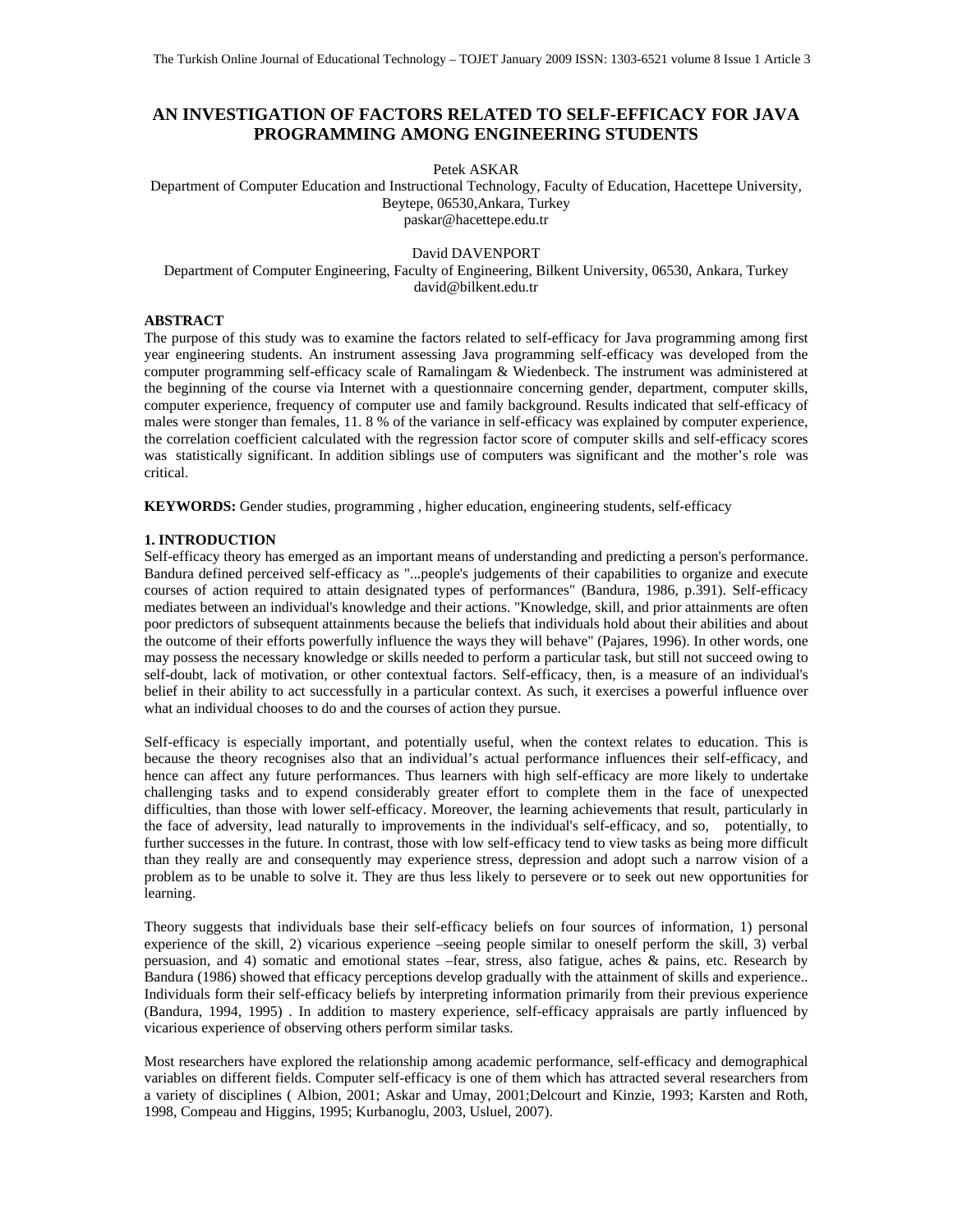Despite this, surprisingly little attention has been paid to its role in the acquisition of computer programming skills. Ramalingam & Wiedenbeck (1998) developed and validated a self-efficacy scale for the C++ language programming. Their results using this scale seem to support the applicability of self-efficacy to C++ programming. They found that the self-efficacy of males and females did not differ substantially in practical terms. Female self-efficacy scores were found to be significantly lower than those of males, even after 12 weeks of instruction, however, the difference was small accounting for only 2% of the variance. They explained this by noting that the female students in their study were self-selected and probably had better maths skills and more computer experience than average. Since such abilities are assumed to be highly relevant to the acquisition of computer programming skills, the lack of practical difference was perhaps not surprising. Of more importance was their observation of a general increase in self-efficacy on the post-instruction measure, independent of gender, but with the greatest gains seen in those with lower initial self-efficacy scores. This is in line with theory, which suggests that the self-efficacy of beginning students is highly responsive to performance accomplishments in the early stages of skill acquisition.

In another study (Ramalingam, V., La Belle, D. and Wiedenbeck, S 2004), the researchers investigated the effects of self-efficacy and mental models of programming. The results showed that self-efficacy for programming influenced by previous programming experience.

This study aims to understand the factors related to some aspects of personal experience of the skill and vicarious experience which account for the variability in the perceived self-efficacy within the context of computer programming.

Given the huge global demand for computer literate engineers, it is vital to understand what factors influence an individual's choice of computing as a profession and subsequently affect their ability to acquire computer programming skills. Nowadays, computer programming is a common, often mandatory part, of an undergraduate engineering education. Yet, in contrast to subjects such as maths and physics, students tend to perceive programming courses as being somewhat difficult. In part, this is undoubtedly due to unfamiliarity with the subject, since computing (unlike maths and physics) has not traditionally been part of the high school curriculum. But in spite of the fact that students are increasingly likely to have had prior exposure to computers both at home and school –albeit generally as a tool for writing reports, communicating with friends or simply playing games, rather than as something that they can program to perform new tasks– such negative perceptions seem to persist. This initial study thus focuses on the relationship between programming self-efficacy beliefs and other variables (including gender, family issues, subject/department choice, prior computing skills, and frequency of computer use). The study, of university-level engineering students, concentrates on the factors that determine an individual's self-efficacy beliefs rather than their effects on performance.

# **2. METHOD**

A group of freshmen engineering students enrolled on an introductory Java computer programming course, were asked to complete a questionaire and a self-efficacy scale at the very beginning of the course. The resulting data were used to investigate the following research questions, which form the core of the study:

- 1) Is there a significant difference between female and male students' self-efficacy for Java programing?
- 2) Are there significant differences in self-efficacy of Java programing students from the various engineering departments?
- 3) How do prior computing skills & frequency of computer use affect self-efficacy beliefs?
- 4) How does family (mother, father, & sibling) usage of computers affect self-efficacy beliefs?

#### **2. 1 Participants**

The subjects in this study were 326 engineering and science students, (200 first year students from the computer, electronics, and industrial engineering departments, and 20 first year science students, all of whom were enrolled in an introductory Java programming course, plus 106 second, third and fourth year computer engineering students who volunteered to take part.) All students completed the self-efficacy scale and returned demographic data including gender, age, department, family issues, years of computer experience, and skills at computer usage.

All the participants were students at Bilkent University, in Ankara, Turkey. As such, they should be considered very good academically, having achieved scores within the top 3 % of the national university entrance examination (taken annually by some 1.5 million students!) All instruction at Bilkent is in English, and students are required to pass a English language proficiency exam prior to entering their departments. Computer programming is a required course for all engineering students.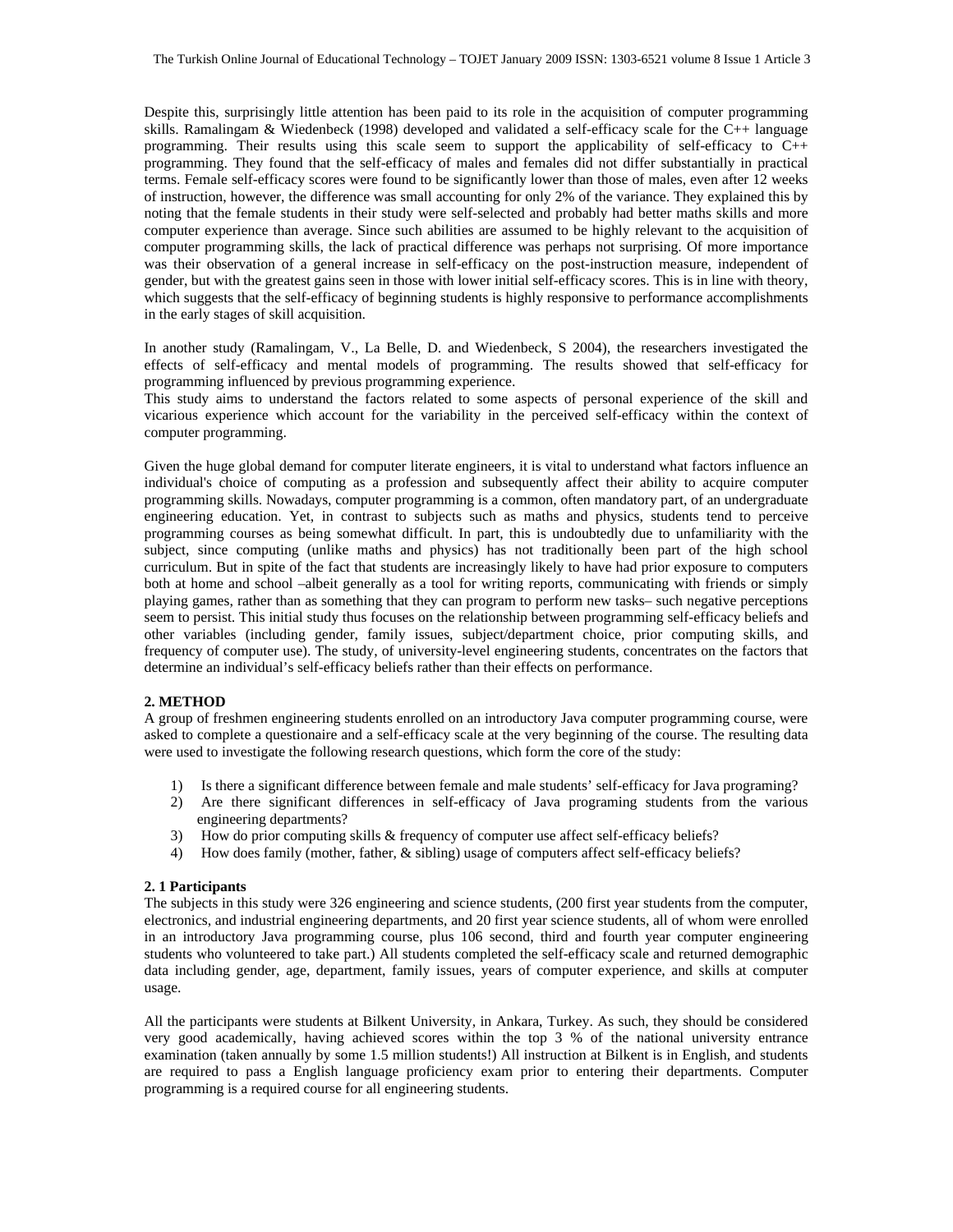#### **2.3 Instrumentation**

An instrument assessing Java programming self-efficacy JPSES was developed from the computer programming self-efficacy scale of Ramalingam & Wiedenbeck (1998). The overall reliability of the self-efficacy scores for their C++ scale was 0.98. The corrected item-total correlations ranged between 0.5 and 0.84. The new scale for Java Programming consisted of 32 items and the reliability of the scores was 0.99 (taken across all 326 students). The scale, which was in English, is giveb in Appedix 1. The participants were given instructions to: "*Rate your confidence in doing the following Java programming related tasks using a scale of 1 (not all confident) to 7 (absolutely confident).*" In addition to the scale, a questionnaire for collecting information related to gender, department, prior computer experience, computer skills and family computer usage was prepared and delivered to the students via the Internet.

#### **3. RESULTS**

Analysis of variance, principal components and regression analysis were undertaken using SPSS to investigate any relationship among self-efficacy for Java programming and the other variables obtained from the questionnaire. The overall self-efficacy scores were used in the analyses.

|                               | N   | Mean  | <b>SD</b> |
|-------------------------------|-----|-------|-----------|
| Gender                        |     |       |           |
| Female                        | 42  | 43,64 | 20,24     |
| Male                          | 167 | 74.05 | 52.57     |
| Deparment                     |     |       |           |
| <b>Industrial Engineering</b> | 58  | 52,17 | 33,83     |
| Electrical-Electronics En.    | 67  | 69,76 | 45,97     |
| <b>Computer Engineering</b>   | 75  | 74.73 | 58,65     |

Table 1: Mean and SD of Self-Efficacy Scores according to Gender and Deparment of the Freshman

### **3. 1 Gender Issues**

 Means and standard deviations of the self-efficacy scores of female and male student are given in Table 1. There was a significant difference between males and females with regard to the self-efficacy for Java programming.  $(t=5.929, p=0.00)$  with the self-efficacy of males being higher than that of females.

#### **3. 2 Department**

The main effect of department was significant. ( $F(2;303)=44.185$ ,  $p<0.01$ ) The multiple comparison analysis showed that computer engineering students' self-efficacy scores were significantly higher than that of students from the other engineering departments.

### **3. 3 Computer Experience**

 Simple Regression analysis revealed that the number of years of experience a student had with computers had a significant linear contribution to their self-efficacy scores. ( $R = 0.344$ ,  $F(1,304)=40.682$ , p<0.001). Indeed 11.8 % of the variance in self-efficacy was explained by the number of years of computer experience a student had. As the computer experience increases there is a tendency to gain self-efficacy in programming.



Figure 1. Linear curve fit  $x=$  years of experience,  $y=$  self-efficacy scores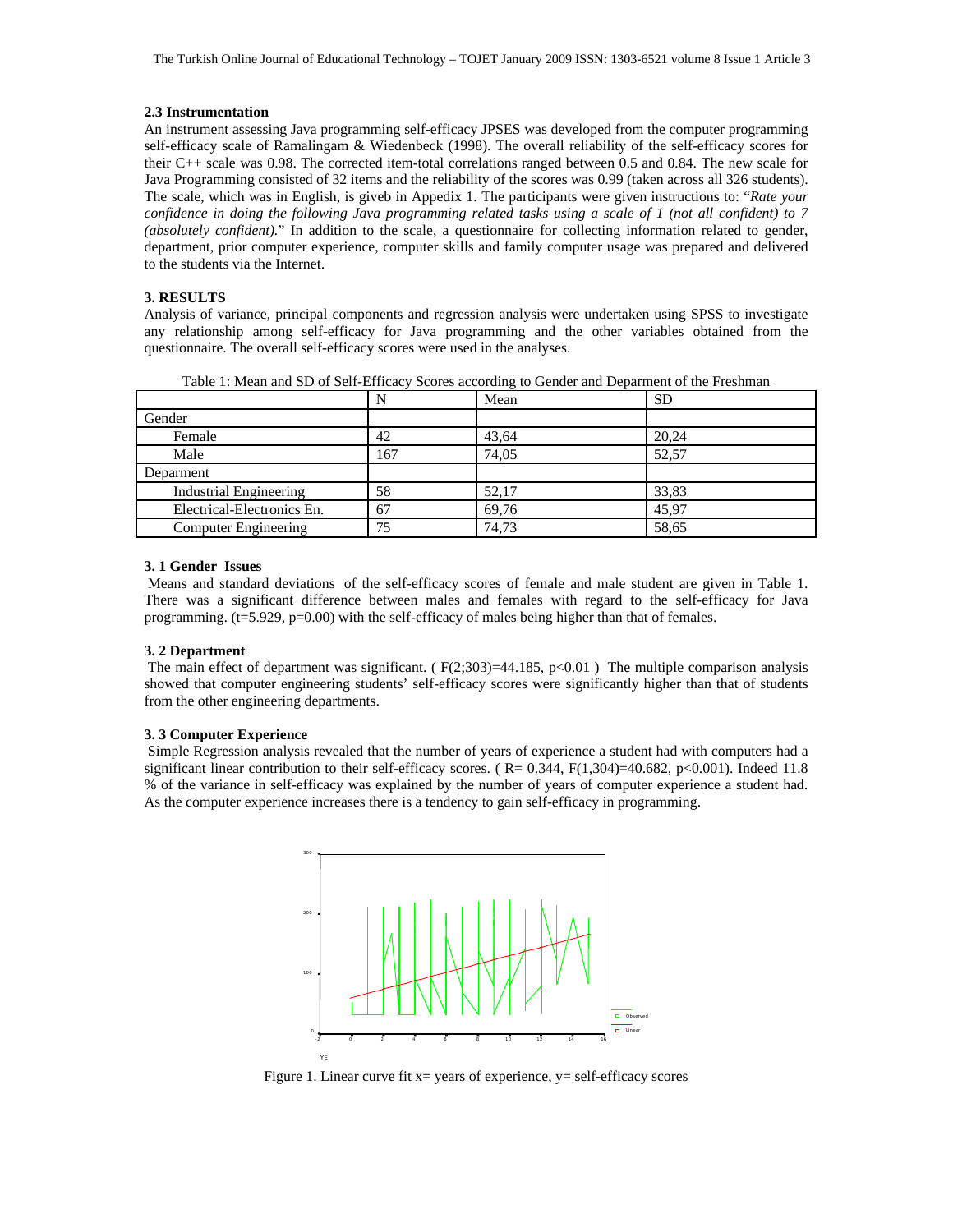#### **3.4 Computing Skills**

 Computer skills were measured on chat, e-mail, word-proceesing, spreadsheet, powerpoint, web-design, databases and programming. The principal component analysis revealed only one factor with an eigen value higher than 1. The factor loadings were ranged between 0.54 (skill in chat), and 0.802 (skill in word-processing).



Figure 2: Scree Plot of Computer Skills

The correlation coefficient calculated with the regression factor score and self-efficacy score was statistically significant ( $r=0.592$ ,  $p<0.01$ ).

| Skill in Computers | Factor loadings on Component 1 |
|--------------------|--------------------------------|
| Chat               | 0,535                          |
| E-mail             | 0,746                          |
| Word processing    | 0,802                          |
| Spreadsheet        | 0,679                          |
| Presentation       | 0.781                          |
| Data-bases         | 0,741                          |
| Internet           | 0,758                          |
| Programming        | 0.703                          |

Table 2: Factor loadings on the first factor ( Principal Component Analysis)

# **3.5 Frequency of Computer Use**

 Significant differences were found between the students who used computers everyday and those who used them only a few times in a week ( $t=8,216, p<0.01$ ; with the more frequent users having higher self-efficacy scores ( means are 109,66 and 57,40 respectively).

### **3.6 Family Computer Usage**

|           | N   | Mean  | <b>SD</b> |
|-----------|-----|-------|-----------|
| Mother    |     |       |           |
| Using     | 29  | 86,45 | 60,89     |
| Not Using | 180 | 64.96 | 46,86     |
| Father    |     |       |           |
| Using     | 78  | 67,76 | 50,28     |
| Not Using | 131 | 68,05 | 48,98     |
| Sibling   |     |       |           |
| Using     | 139 | 73,29 | 52,96     |
| Not Using | 70  | 57,31 | 39,50     |

Table 3: Self-efficacy Scores According to Family Computer Use

The self-efficacy scores of the students who reported that their mothers used computers were significantly higher than those students whose mothers did not use computers ( $t = 2.196$ ,  $p=0.029$ ). In addition, the students whose brother or sisters used computers got statistically higher self-efficacy scores than students who reported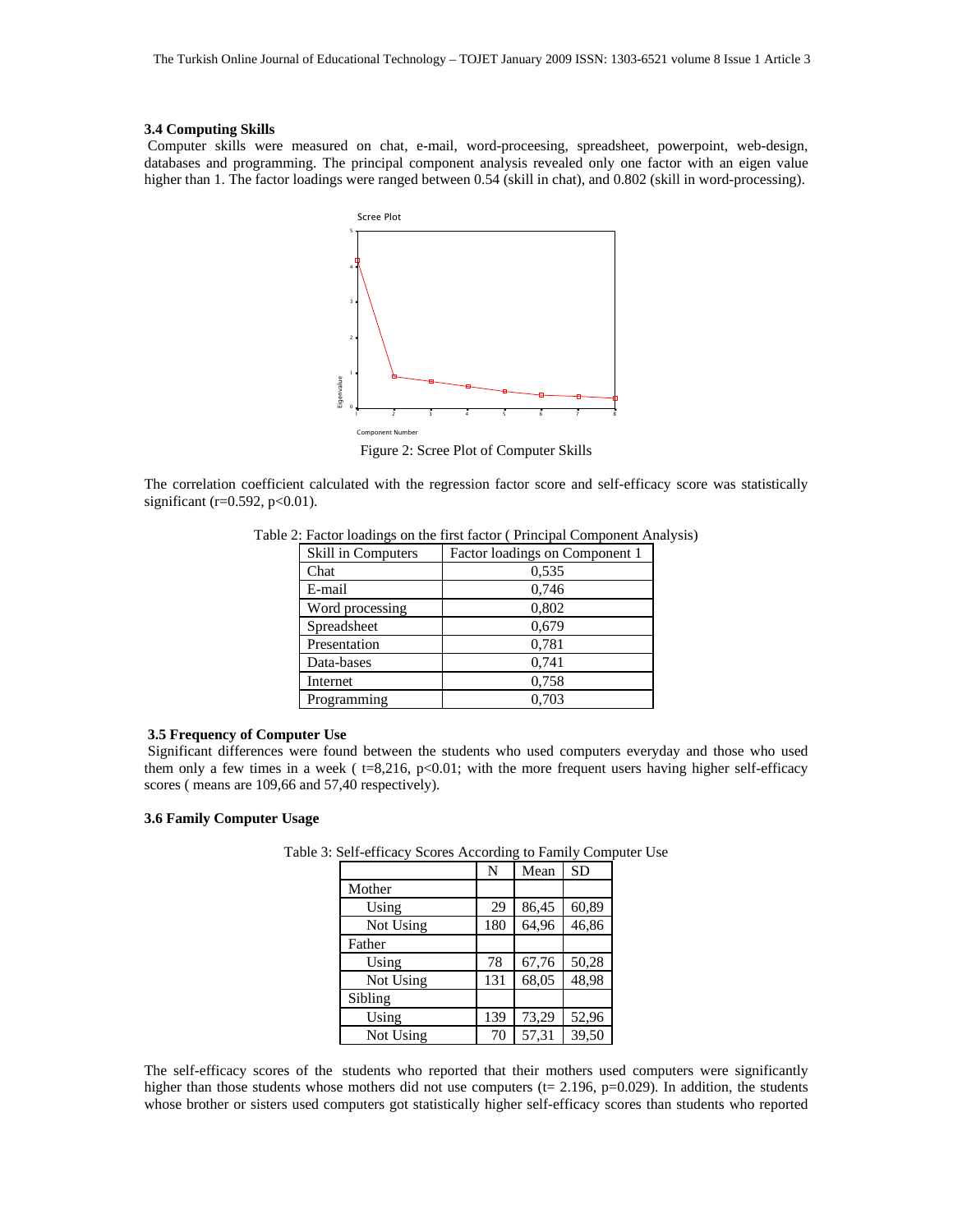that their siblings did not use computers ( $t=2.452$ ,  $p=0.015$ ). On the other hand, no statistically significant differences were observed between the self-efficacy scores of the students whose fathers used computers and those who didn't (t=0.042, p=0.967). Overall, the highest self-efficacy scores was clearly that of the mother's computer use.

# **4. DISCUSSION AND CONCLUSION**

Since its emergence as part of Bandura's Social Cognitive Theory in the late 1970's, self-efficacy has been the subject of considerable interest amongst education researchers. Because self-efficacy is based on self-perceptions regarding particular behaviors, the construct is considered to be situation specific or domain sensitive. That is, an individual may exhibit high levels of self-efficacy within one domain while exhibiting low levels within another domain (Cassidy and Eachus, 1998).

This initial study thus focuses on the relationship between programming self-efficacy beliefs and gender, family issues, subject/department choice, prior computing skills, and frequency of computer use. The study, of university-level engineering students, concentrates on the factors that determine an individual's self-efficacy beliefs rather than their effects on performance.

Our results indicated that female students had significantly lower initial self-efficacy beliefs compared with those of their male peers. In our case all students were required to take the course, but it may be considered similar to Ramalingam & Wiedenbeck's study since all students entering the engineering departments have extremely high scores on the university entrance exam indicating very good mathematical & analytic skills. In this sense, they may even be considered gifted students and previous studies have shown that gifted girls in particular are prone to underestimate their self-efficacy (compared with the more normal overestimation of ability seen in most youngsters.)

One of the major areas of self-efficacy research in academic settings has been to explore its link with subject/career choice. Our results seem to confirm such a link, the computer engineering students recording higher self-efficacy for computer programming (their chosen major) than those who selected electronics or industrial engineering. On the other hand, the self-efficacy scores of all the students was markedly low. This is probably a result of two factors. First, as intimated previously, few students have any background in programming and are thus being forced to base their beliefs on other factors (especially their maths ability and prior computer usage.) Secondly, students in Turkey often select their major subject area on the basis of social and family pressures, departments being chosen simply on the basis of the score achieved in the university entrance exam, without any real notion of what the subject might involve.

Our study found a relatively high correlation of 0.59 between self-efficacy beliefs and prior (non-programming) experience with computers. The frequency of computer use also produced improved self-efficacy although the overall scores were still quite low. As noted above, this may be due to a number of factors, in particular, the fact that students are being forced to make judgements without direct prior experience and thus have to extrapolate from experiences they see as possibly relevant into a new unknown domain.

Perhaps the most interesting aspect of our study relates to the effects of computer use by family members on student self-efficacy scores. Whilst the father appears to have practically no influence, and siblings usage is certainly significant, the mother's role is especially valuable. We may explain this by assuming that mothers are generally viewed by their offspring as being equal or less technologically literate than they are. In this case, the mothers are effectively peers and so the result is probably in line with the theory which views only those of equal or less ability as relevant to ones beliefs. In contrast, the fathers knowledge/competence has little relation to their skill acquisition since they do not so relate.

Overall, our initial results appear to confirm the relevance of self-efficacy to the acquisition of Java programming skills and are in line with Bandura's theory. Clearly, there is a need for further detailed investigations, particularly of the family influences.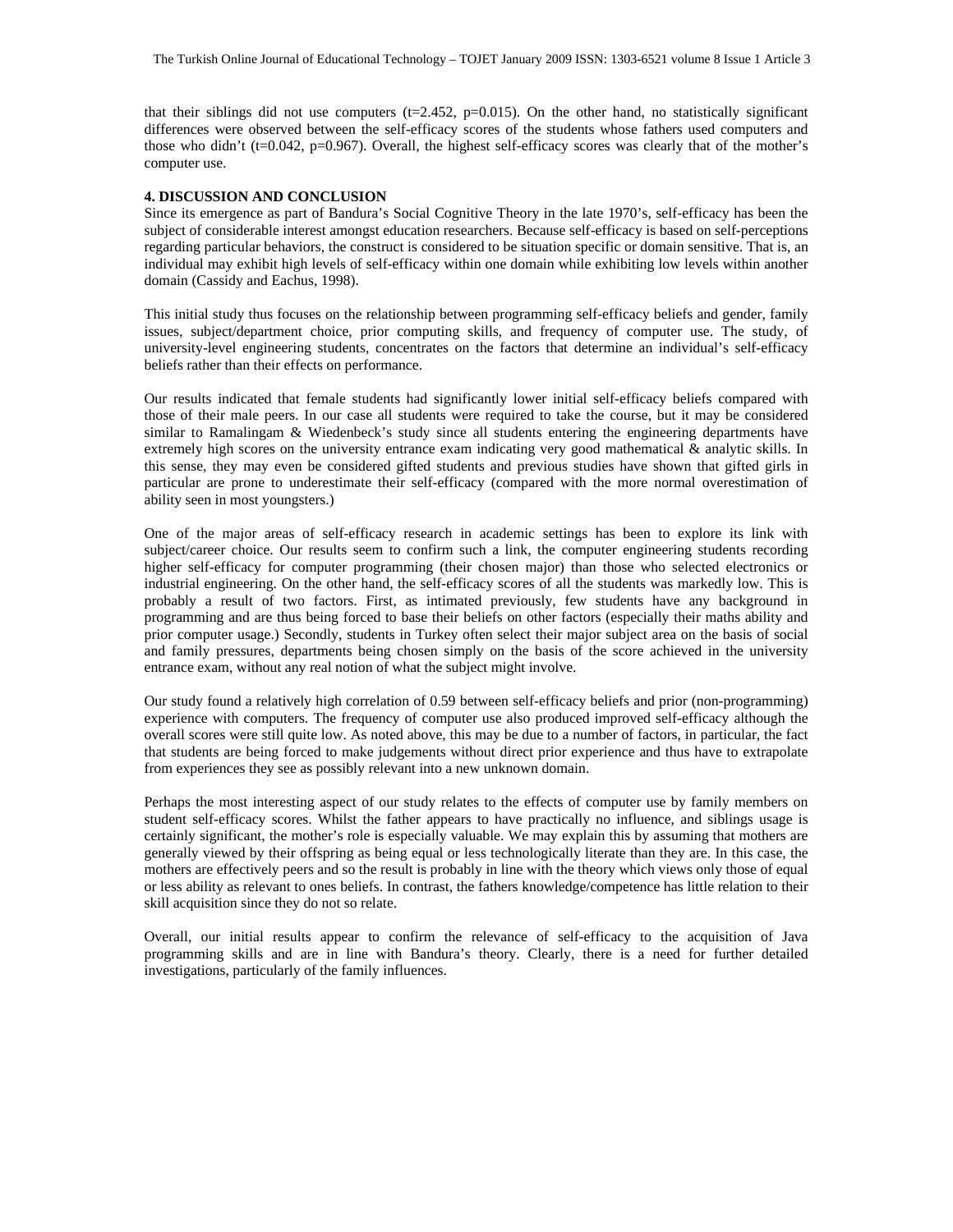# **Appendix 1.**

Java Programming Self-Efficacy Scale

Rate your confidence in doing the following Java programming related tasks using a scale of 1 (not at all confident) to 7 (absolutely confident). **If a specific term or task is totally unfamiliar to you, please mark 1.**

| Not confident at | <b>Mostly</b> not | Slightly  | 50/50 | Fairly    | <b>Mostly</b> | <b>Absolutely</b> |
|------------------|-------------------|-----------|-------|-----------|---------------|-------------------|
| all              | confident         | confident |       | confident | confident     | confident         |
|                  |                   |           |       |           |               |                   |

- 1. I could write syntactically correct **Java** statements. \_\_\_\_\_\_\_
- 2. I could understand the language structure of **Java** and the usage of the reserved words. \_\_\_\_\_\_\_
- 3. I could write logically correct blocks of code using **Java** \_\_\_\_\_\_\_
- 
- 4. I could write a **Java** program that displays a greeting message. <br>5. I could write a **Java** program that computes the average of three 5. I could write a **Java** program that computes the average of three numbers. \_\_\_\_\_\_\_
- 6. I could write a **Java** program that computes the average of any given number of numbers. \_\_\_\_\_\_\_
- 7. I could use built-in functions that are available in the various Java **applets**.. \_\_\_\_\_\_\_
- 8. I could build my own **Java applets**. \_\_\_\_\_\_\_
- 9. I could write a small Java program given a small problem that is familiar to me.
- 10. I could write a reasonably sized Java program that can solve a problem this is only vaguely familiar to me.
- $\overline{\phantom{a}}$ 11. I could write a long and complex Java program to solve any given problem as long as the specifications are clearly defined.
- 12. I could organize and design my program in a modular manner. \_\_\_\_\_\_\_
- 13. I could understand the object-oriented paradigm.
- 14. I could identify the objects in the problem domain and could declare, define, and use them. \_\_\_\_\_\_\_
- 15. I could make use of a pre-written function, given a clearly labeled declaration of the function.
- 16. I could make use of a class that is already defined, given a clearly labeled declaration of the class. \_\_\_\_\_\_\_
- 17. I could debug (correct all the errors) a long and complex program that I had written and make it work.
- 18. I could comprehend a long, complex multi-file program.
- 19. I could complete a programming project if someone showed me how to solve the problem first. \_\_\_\_\_\_\_
- 20. I could complete a programming project if I had only the language reference manual for
- help.<br>21. I coul I could complete a programming project if I could call someone for help if I got stuck.
- 22. I could complete a programming project once someone else helped me get started.
- 23. I could complete a programming project if I had a lot of time to complete the program.
- 24. I could complete a programming project if I had just the built-in help facility for assistance.
- 25. While working on a programming project, if I got stuck at a point I could find ways of overcoming the problem.
- 26. I could come up with a suitable strategy for a given programming project in a short time.
- 27. I could manage my time efficiently if I had a pressing deadline on a programming project.
- 28. I could mentally trace through the execution of a long, complex multi-file program given to me. \_\_\_\_\_\_\_
- 29. I could rewrite lengthy and confusing portions of code to be more readable and clear.
- 30. I could find a way to concentrate on my program, even when there were many distractors around me.
- 31. I could find ways of motivating myself to program, even if the problem area was of no interest to  $me<sub>1</sub>$
- 32. I could write a program that someone else could comprehend and add features to at a later date.